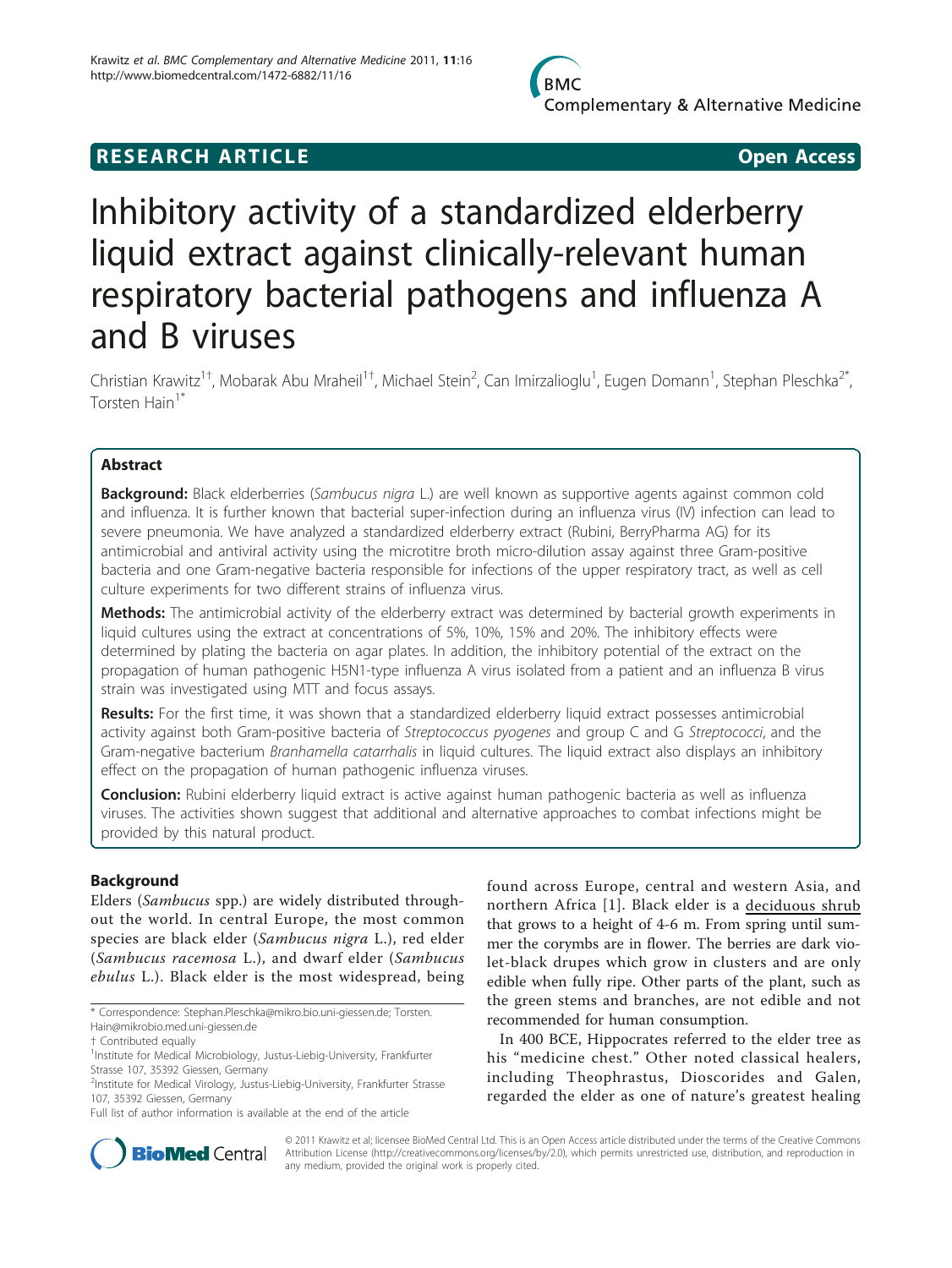plants. The herbalist Hildegard von Bingen in the  $12<sup>th</sup>$ century, and the physician and author, Dr. Martin Blochwich in the  $17<sup>th</sup>$  century, continued to extol its virtues  $[2]$  $[2]$ . In the early  $20<sup>th</sup>$  century, British herbalist Maud Grieves provided a comprehensive review of the historical uses of black elder as a traditional medicine [[3\]](#page-5-0). Prior to antibiotics, elderberry was found as one of the main ingredients in many preparations used by herbalists [\[4](#page-5-0)], pharmacists, and physicians. Today, elderberry is employed as an alternative to conventional medicines and mainly in the form of an extract for treating the common cold, influenza and Herpes virus infections [[5-9\]](#page-5-0). Elderberry is often recommended for use as a complementary therapy together with the classic antioxidant nutrients, vitamin C and zinc, to support the natural process of recuperation [\[7](#page-5-0)].

The European black elderberries are rich dietary sources of plant pigments and phenolic compounds. They contain the flavonols, quercetin-3-glucoside and quercetin-3-rutinoside, and a number of anthocyanins: a group of phenolic compounds responsible for the attractive red, purple, and violet colours of many fruits, flowers, vegetables, and also elderberries. The anthocyanins of elderberries were identified as cyanidin-3-sambubioside-5-glucoside, cyanidin-3,5-diglucoside, cyanidin-3-sambubioside, cyanidin-3-glucoside, cyanidin-3-rutinoside, pelargonidin-3-glucoside, and pelargonidin-3-sambubioside. The anthocyanins of elderberries are bioactive; for example, able to enhance the postprandial plasma antioxidant status of healthy humans [[10-13](#page-5-0)]. Animal and in vitro studies have shown that anthocyanins decrease necrotic and apoptotic cell death and lower infarct risks through anti-inflammatory and relaxant effects on coronary arteries [[14\]](#page-5-0).

Influenza virus (IV) infections cause seasonal epidemics and have the potential to become pandemic. Only a few medications are approved for use in the treatment of influenza A and B virus infections while they act directly and specifically against influenza viruses, the problem with these medications is that drug-resistance can develop relatively quickly [[15](#page-5-0),[16](#page-5-0)]. Thus, there is an urgent need for new and more broadly based anti-influenza medications that do not allow resistance. Active substances with an unspecific inhibitory action against IV propagation–regardless of the viral subtype–would probably not lead to resistance, if such IVs do not evade inhibition by changes in their viral properties [[17\]](#page-5-0). Moreover, bacterial super-infection during an ongoing IV infection can lead to severe pneumonia [[18\]](#page-5-0), and therefore substances with dual action against both types of pathogens–bacteria and IV–would be of further interest.

We have shown that a standardized elderberry liquid extract displays antimicrobial effects against the Grampositive bacteria Streptococcus pyogenes and group C and

G Streptococci, and the Gram-negative bacterium Branhamella catarrhalis, which often cause infections of the upper respiratory tract. As it was already known that elderberry extract can display activity against IV, we investigated the ability of a specific standardized extract of black elderberries to impair the propagation of human pathogenic influenza A and B virus strains, A/Thailand/ KAN-1/2004 (KAN-1, H5N1) and B/Massachusetts/71 (Mass), in cell culture at non-toxic concentrations.

## Methods

#### Rubini elderberry liquid extract

The extract used in the trials is a proprietary product known as Rubini and was supplied by BerryPharma AG (Solinger Strasse 7, D-42799 Leichlingen, Germany). This particular elderberry extract was chosen for our studies because it is standardized by HPLC and always produced from the same "Haschberg" variety of S. nigra L., which is grown under cultivation in the Steiermark region of Austria. The elderberry-to-extract ratio of the product is 18:1. The extract is concentrated and standardized using membrane filtration to achieve a minimum anthocyanin concentration of 3.2%. The concentration of anthocyanins is achieved using a mechanical filtration procedure in which semipermeable membranes separate substances according to their different molecular sizes. The HPLC assay is based on the IFU N° 71, 1998 method, measured at pH 1, 510 nm using cyanidin chloride (Sigma Aldrich) for the reference standard.

All references to elderberry liquid extract in this study refer to the same proprietary, standardized extract.

#### Bacterial strains

Strains of S. pyogenes, group C and G Streptococci, and B. catarrhalis were directly isolated from patient samples and cultivated on sheep blood agar plates (37°C, 5%  $CO<sub>2</sub>$ ) and refreshed twice-weekly. Patient isolates were characterized using different reference antibiotics (see Additional file [1,](#page-5-0) Table S1). For the experiments, bacteria were grown in an appropriate broth overnight at 37°C with shaking at 180 rpm (Unitron, Infors). Overnight cultures were diluted 1:50 in 20 ml fresh BHI (Brain Heart Infusion) broth using a 100-ml Erlenmeyer flask and were incubated at the conditions noted above until they reached an optical density of  $OD_{600 \text{ nm}}$  1.0.

#### Cell line & viruses

Madin Darbin canine kidney cells (MDCK) were grown in DMEM (1x DMEM supplemented with 10% FCS, 100 U/ml penicillin, 100 μg/ml streptomycin). The following influenza virus strains were used: The human HPAIV isolate A/Thailand/KAN-1/2004 (KAN-1, H5N1) was supplied to S. Pleschka by P. Puthavathana, Thailand. The human strain B/Massachusetts/71 (B/Mass)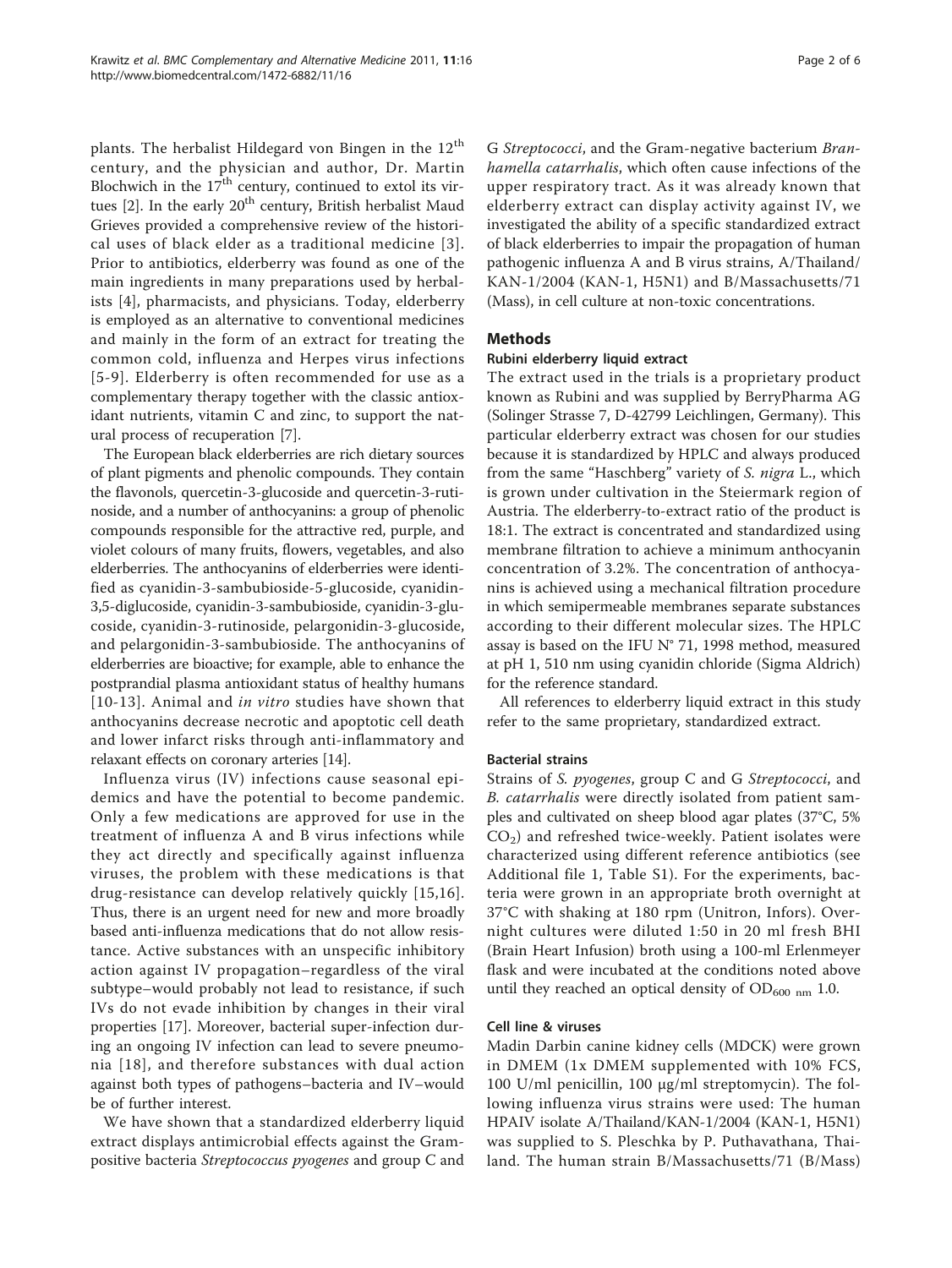was obtained from the IV strain collection in Giessen, Germany. KAN-1 and B/Mass were propagated on MDCK cells with low serum without trypsin for KAN-1 and with trypsin  $(2 \mu g/ml)$  for B/Mass. Strains were titrated by focus assay (see below).

## Testing of antimicrobial activity of elderberry liquid extract in liquid cultures

The strains were grown at 37°C at 180 rpm for 12-16 h. The optical density was measured at  $OD_{600 \text{ nm}}$  and differences were adjusted by taking different volumes to obtain the same amounts of bacteria.

Volumes of one milliliter fresh media were inoculated with 50 μl of bacteria overnight-cultured in 1.5-ml Eppendorf tubes. Elderberry liquid extract was added in amounts of 5%, 10%, 15%, or 20%. The prepared tubes were kept at 37°C and 180 rpm for another 16 h. Out of the tubes, 100 μl were diluted, plated on blood agar (Oxoid), and incubated at 37°C in broth for 24 h. Colony forming units (CFU) were counted and the counts were recalculated by factoring in the formerly made dilutions. Plated bacteria without any elderberry extract were set as 100% of possible growth. Growth figures from isolates exposed to elderberry liquid extract were set in relation to the strains not exposed to the extract. Every biological experiment was independently repeated at least three times with two replicates per trial.

## MTT assay

MDCK cells grown in 96-well microplates were incubated with DMEM/BA media (1x DMEM, 0.2% BA, 100 U ml<sup>-1</sup> penicillin and 0.1 mg ml<sup>-1</sup> streptomycin) with different concentrations of elderberry extract (as described under Materials and Methods, page 6) at 37°C, 5%  $CO_2$  for 12, 24, 36 and 48 h (16 wells per concentration and time point). The media was then aspirated and the cells were left to recover for 60 min in DMEM which was then replaced by 200 μl of MTT-mix (DMEM supplemented with 10% FCS and antibiotics containing 175 μg/ml MTT = 1-(4,5-dimethylthiazol-2 yl)-3,5-diphenylformazan; Sigma). The cells were further incubated for 90 min at 37°C and subsequently fixed with 4% PFA (in PBS) for 30 min at RT. The cells were dried and the tetrazolium crystals were dissolved by adding 200 μl of isopropanol to each well. The plates were shaken for 10 min and analyzed photometrically at 560 nm excitation in an enzyme-linked immunosorbent assay (ELISA) reader.

## Focus assay

MDCK cells grown in 96-well plates in DMEM to about 90% confluency were washed once with PBS++ and infected with 50 μl virus of a dilution resulting in about 100 foci/well in PBS/BA, for 1 h RT. The inoculum was aspirated and 150 μl MC-media (1x DMEM, 1.5% Methyl cellulose; Methocel MC, Fluka) for KAN-1 and Avicel-media (1x DMEM, 1.25% Avicel; FMC, Belgium) for B/Mass were added and the cells were incubated at 37°C, 5% CO2, for 36 h and 48 h. To detect foci of infected cells, the cells were fixed and permeabilized using 100 μl fixing solution (4% PFA, 1% Triton X-100 in PBS++) at  $4^{\circ}$ C for 60 min. The solution was then discarded and the cells were washed 3x with PBS++/0.05% Tween20 and further incubated with 50 μl 1st antibody (mouse-anti-Influenza A Nucleoprotein mAb, BIOZOL BZL 10908) diluted in PBS++, 3% BSA, for 1 h at RT. The cells were then were washed 3x with PBS++, 0.05% Tween20 and incubated with 50 μl of 2nd antibody (anti-mouse HRP-antibody) diluted in PBS++, 3% BSA, for 1 h at RT. The cells were then washed 3x with PBS+ +, 0.05% Tween20 and incubated in 40 μl/well "AEC" staining solution (Sigma) for 45 min at RT. After sufficient staining, the substrate was removed and the cells were washed  $2x$  with  $dH_2O$  to remove salts. To detect the size of foci (indicating a productive replication), the 96-well plates were scanned and analyzed using Photoshop software package.

## Statistical data analysis of experiments

All experiments were performed a minimum of three times. Significant differences between two values were compared with a paired Student's t-test. Values were considered significantly different when the  $p$  value was less than 0.05 ( $p < 0.05$ ).

## Biosafety

All experiments using infectious virus were performed in accordance with German regulations applicable to the propagation of influenza viruses. All experiments involving highly pathogenic influenza A virus were performed at a biosafety level 3 (BSL3) containment laboratory approved for such use by the local authorities (RP, Giessen, Germany).

## **Results**

## Antimicrobial activity of elderberry liquid extract in bacterial liquid cultures

We used growth experiments in liquid cultures to assess the antimicrobial activity of a standardized elderberry liquid extract against Gram-positive bacteria of S. pyogenes and group C and G Streptococci, and the Gram-negative bacterium B. catarrhalis. CFUs were determined 16 hours after plating the bacteria on blood agar at different concentrations of the elderberry liquid extract (Figure [1\)](#page-3-0). The addition of the elderberry extract at a concentration of 10% to bacterial strains in liquid culture media decreased their growth by >70% in comparison to untreated samples. A concentration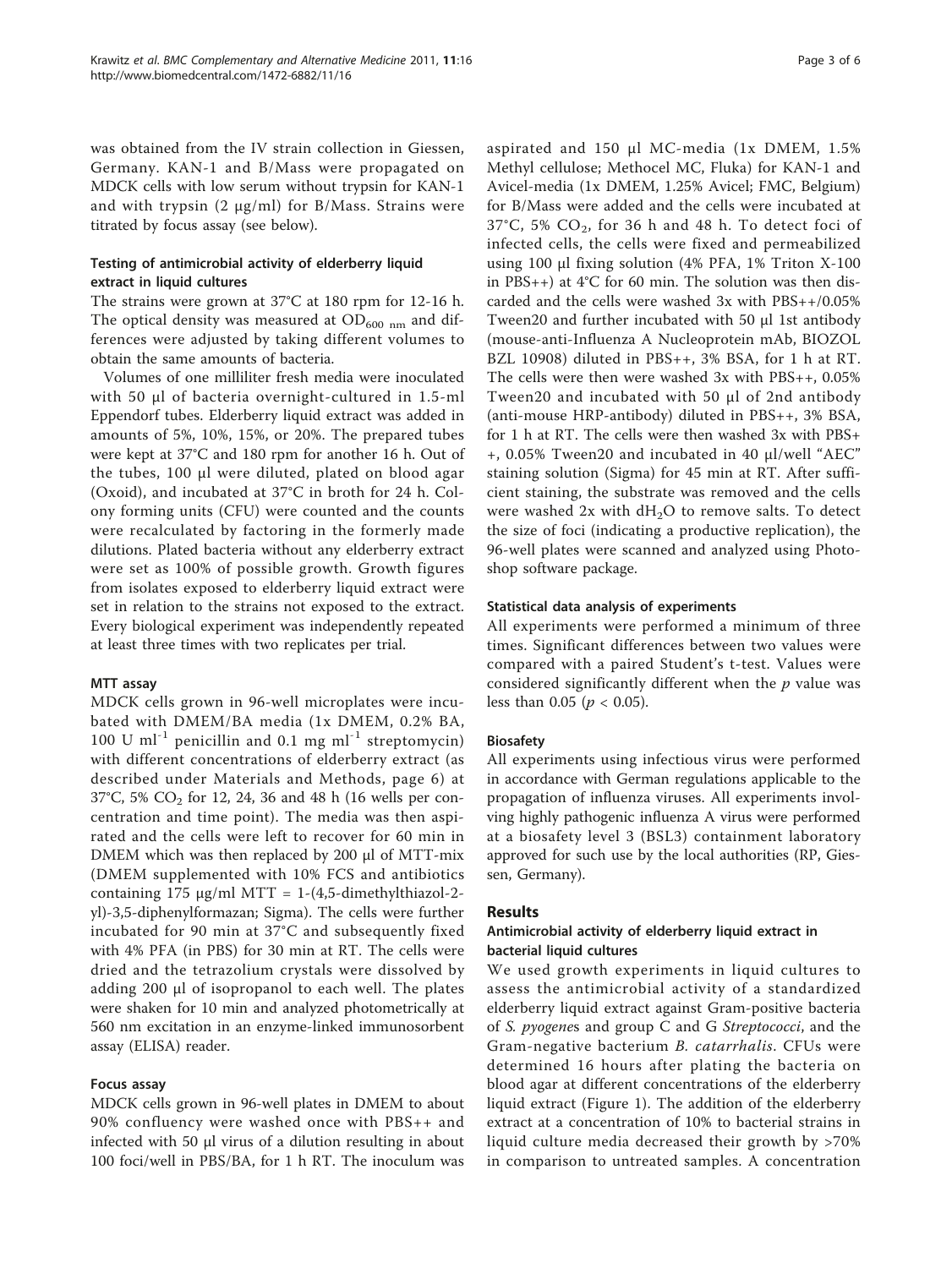<span id="page-3-0"></span>

of 20% elderberry liquid extract in broth media resulted in bacterial development under one percent of the originally measured values.

Antimicrobial activity of the elderberry liquid extract against the bacterial organisms in liquid broth was evident from lower concentrations of the extract compared to the results obtained with agar plates using disc diffusion methods. Whereas growth-inhibitory effects were found from the extract against Haemophilus influenzae using disc diffusion methods, it showed no inhibitory effects against the growth of the Gram-positive bacteria, Staphylococcus aureus (MRSA and MSSA) and Streptococcus mutans, and the Gram-negative bacterium of H. parainfluenzae (data not shown).

## Inhibitory activity of elderberry liquid extract on the propagation of B/Massachusetts/71 (B/Mass) and A/ Thailand/KAN-1/2004 (KAN-1, H5N1) in cell culture by focus size reduction assay and titration of infectious particles

We first determined the concentration at which the extract could be tested for antiviral activity without cytotoxic effects by the MTT assay. This comprises the highest concentration of the extract that is still tolerable in cell culture and was expected to show the strongest activity and no, or barely any, cytotoxic activity. We found that a 1:100 dilution of the extract in media met both criteria.

MDCK cells were infected for 1 h with the IV strains B/Massachusetts/71 (B/Mass) and A/Thailand/KAN-1/ 2004 (KAN-1, H5N1) at a dose that allows easy focus detection. After removal of the inoculum, the cells were incubated for 48 h with overlay media in the presence of elderberry extract at the chosen concentration. The supernatant was then discarded and the foci size was determined by focus assay.

At 48 h post-infection (p.i.), the elderberry extract treatment produced a clear reduction of foci size for B/ Mass compared to the untreated control (Figure 2A). In summary, the elderberry liquid extract treatment reduces spread of the virus in cell culture. Interestingly, the results also show that the foci size of KAN-1 is actually not reduced but enlarged compared to the untreated control, whereas on the other side the result shows that the number of foci is reduced compared to the untreated control (Figure 2A). Furthermore, the total



A) Focus size reduction assay. MDCK cells were infected with the two virus strains as indicated and incubated for 48 h in the presence of the extract (1:100). Foci were detected by immunochemistry. **B)** Pre-treated MDCK cells were infected with pre-treated virus and were propagated for 48 h in the presence of the extract. As control untreated virus and cells were used for infection. The mean titre of three independent experiments is given as percentage of the control (black) set to 100%. Standard deviation is indicated (KAN-1:  $p < 0.07$ , Mass:  $p < 0.03$ ).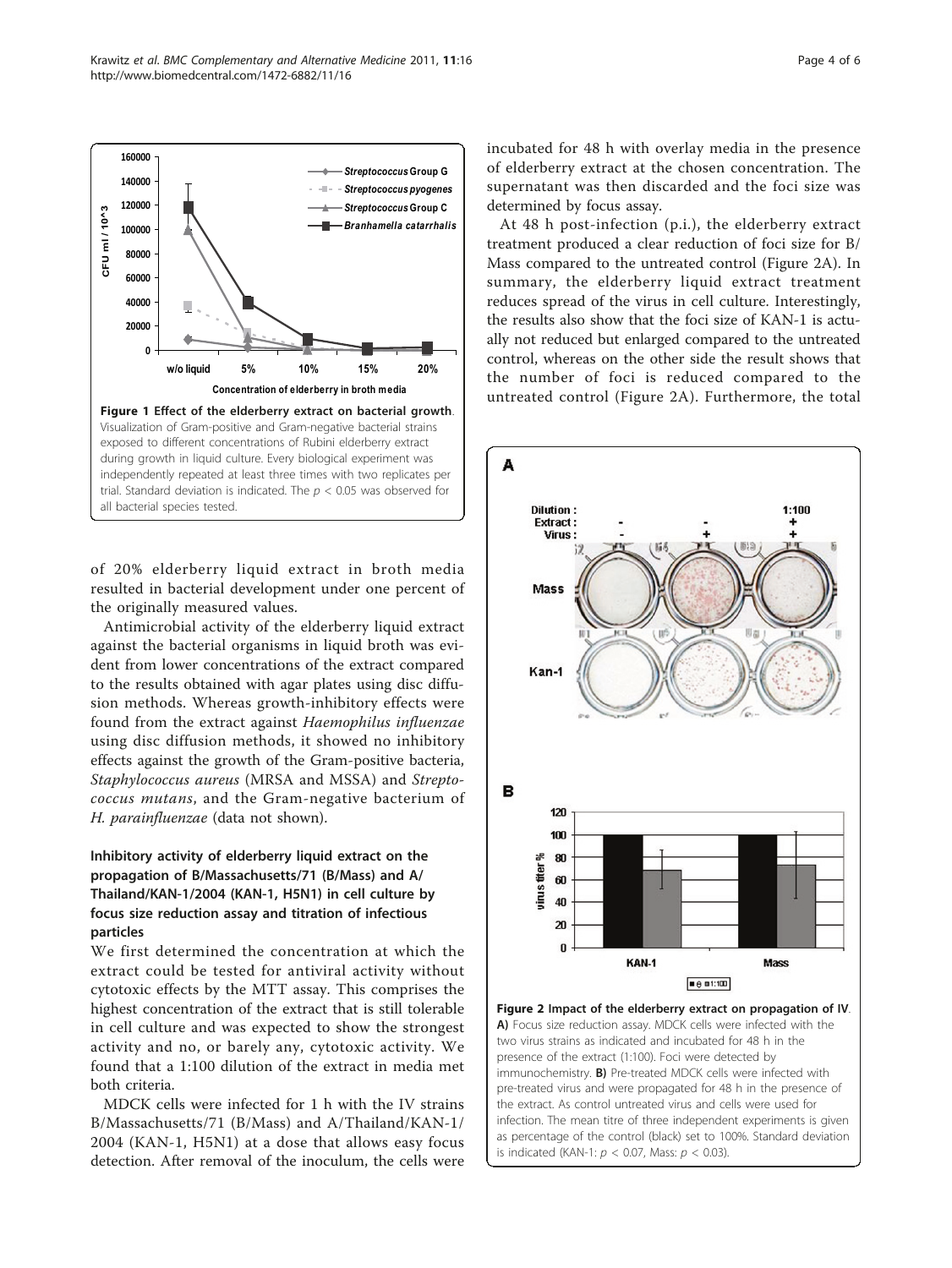amount of virus produced after pre-treated cells were infected with pre-treated virus and incubated in the presence of the extract (1:100) was determined. For the respective virus strains, the results show that a reduction of about 30% (KAN-1) and 25% (Mass) can be achieved (Figure [2B](#page-3-0)).

#### **Discussion**

The goal of this study was to determine the potential antimicrobial activity of a standardized elderberry liquid extract against several human bacterial and viral pathogens known to cause infections of the upper respiratory tract. We showed that the proliferation of S. pyogenes, group C and G Streptococci, and B. catarrhalis were reduced after contact with elderberry extract in liquid culture. Our results indicate that the applied concentrations of the elderberry liquid extract are an important antimicrobial parameter for further potential therapeutic treatment of bacterial pathogens.

The antimicrobial activity of an extract of elderberries (S. nigra L.) has been demonstrated against the growth of 13 common nosocomial Gram-positive and Gramnegative pathogens (e.g. S. aureus (MRSA), Bacillus cereus, Escherichia coli and Pseudomonas aeruginosa) using the disc diffusion technique [[19](#page-5-0)]. Intriguingly, the authors reported that all noscomial strains, including S. aureus treated with an aqueous extract of the leaves at 10-fold dilution, failed to show any growth inhibitory activity, whereas 100-fold dilutions of freeze-dried, concentrates of ethanol extracts of the flowers or berries inhibited all the bacteria tested [[19\]](#page-5-0). In our data, *S. aur*eus (MRSA and MSSA) was not inhibited using Rubini elderberry liquid extract using disc diffusion assays. This strongly suggests that, compared to the elderberry extract prepared by membrane filtration used in our study, the extracts prepared by the method of Hearst and colleagues [[19\]](#page-5-0) may be significantly different. We speculate that the reasons for the different antimicrobial activities of the two elderberry extracts could depend on their chemical compositions or varying concentrations of antibacterial compounds within the extracts. Both studies demonstrate that elderberry extracts generated by different extraction methods may be useful as alternative or complementary medicines to potentially counteract the spread of certain kinds of bacteria responsible for upper respiratory tract infections. Finally, additional investigations are required to elucidate the mechanism of action of elderberry extracts against bacteria.

Syncytia inhibition assays have shown that elderberry extracts have strong antiviral activity against feline immunodeficiency virus (FIV) in vitro [[20\]](#page-5-0). Also, flavonoids in the berries of *S. nigra* L. bind to and prevent H1N1-type IV infection in vitro [\[6](#page-5-0)]. Furthermore, influenza A and B virus bind to alpha2,3- and alpha2,6linked sialic acid-linked glycoproteins as receptor determinants for infection via the viral haemagglutinin (HA) protein, and alpha2,6-linked sialic acid are recognized by the S. nigra L. agglutinin [[21](#page-5-0)]. We therefore aimed to elucidate the anti-IV potential of the specific elderberry extract used in our investigations against a B-type IV (B/Mass) as well as a human isolate of a highly pathogenic avian IV (KAN-1, H5N1).

We have demonstrated that treatment of IV-infected cells with the elderberry liquid extract reduces B/Mass spread at concentrations that are non-toxic in cell culture and therefore should affect factors and/or mechanisms important for influenza B virus propagation. Interestingly, KAN-1 also showed a decrease in focus numbers, but at the same time, an enlargement in size. At the moment, this is not understood. Nevertheless, both virus strains show reduced titres after pre-treated MDCK cells were infected with the pre-treated strains, which were subsequently incubated in the presence of the extract for 48 h. The difference in the effect of the extract on the propagation of the two strains may reflect different viral dependencies on the factors or mechanisms blocked by the extract and therefore the extract might have different inhibitory potentials towards diverse types of IV. Looking at the different treatment regimens, pre-treatment of the cells had only a moderate effect in reducing KAN-1 titre in a single cycle replication (data not shown). The result would suggest that elderberry liquid extract blocks factors on the cell surface needed by KAN-1 (and therefore perhaps by other IV) for efficient infection of MDCK cells. It should be noted that the experiments were otherwise performed with pre-treated virus and cells and that the cells were further incubated in the presence of the diluted extract. Since preliminary results of other investigations indicate an inhibitory effect of elderberry liquid extracts against influenza A and B viruses [[8,9](#page-5-0)], it can be concluded that the molecular target of elderberry extract is common to both viral genera. While this could be a specific as well as a nonspecific target, previous studies have shown that flavonoid components of the berries appear to exhibit a specific neuraminidase-inhibiting effect [[4](#page-5-0)] and bind to the viral envelope of influenza [[5](#page-5-0)]. Further work in elucidating the specific activity of Rubini elderberry liquid extract will allow a better understanding of its mode of action and therefore of its potential applications.

Regarding the usability of the elderberry liquid extract for in vivo testings, a compromise between concentration and low viscosity should be found to provide the best possible results. For practical purposes, an optimum route of administration would need to be determined and it would have to be decided which strategy to pursue in considering the potential of the extract. Combining the liquid extract with additional ingredients with the goal of increasing its effects might also be considered,